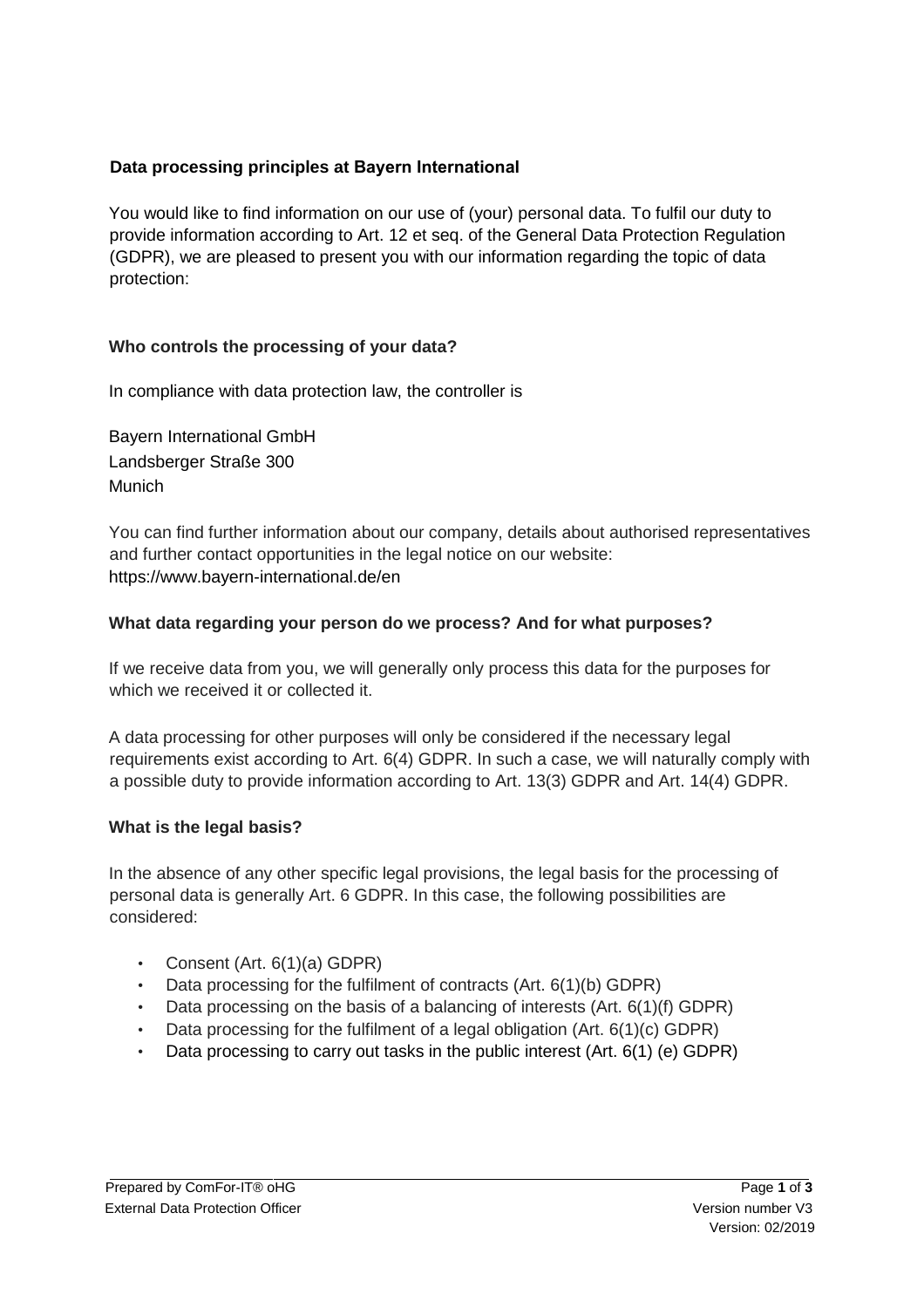If your personal data are processed on the basis of your **consent**, as regards our company, you have the right to **withdraw** this consent with future effect at any time.

With the submission of your business card, we assume that you have provided us with your consent to the processing of data for the purpose of informing you about our services. In this case, we take the unambiguous confirmatory act, as stated in Art. 13, GDPR, as the basis. You are subsequently able to withdraw your consent with future effect at any time and without stating any reasons.

If we process data on the basis of a **balancing of interests**, as the data subject, in consideration of the provisions of Art. 21 GDPR, you have the right to **object** to the processing of your personal data.

# **For how long will the data be stored?**

We will process the data for as long as this is required for the appropriate purpose.

Insofar as legal storage obligations exist – in terms of commercial or tax law, for example – the personal data in question will be stored for the duration of the storage obligation. After the storage obligation has elapsed, we will verify whether a further processing is necessary. If no such necessity exists, the data will be erased.

We will generally verify data concerning the requirement for further processing towards the end of a calendar year. Due to the volume of data, this verification will take place in terms of specific types of data or processing purposes.

Of course, you can at any time (see below) request access to the data concerning your person which is stored in our company, and if no necessity for processing exists, demand the erasure of the data or a restriction of processing.

# **To which recipients are the data disclosed?**

As a matter of principle, your personal data will only be disclosed to third parties if this is necessary to execute the contract concluded with you, if disclosure is permissible based on a balancing of interests in terms of Art. 6(1) (f) GDPR, if we are legally obliged to disclose these or if you have granted us your consent to do so.

# **Where are the data processed?**

We will predominantly process your personal data in data processing centres in the Federal Republic of Germany. Mainly on our server at the site in Munich.

Any disclosure of personal data to third countries only takes place as part of service provision.